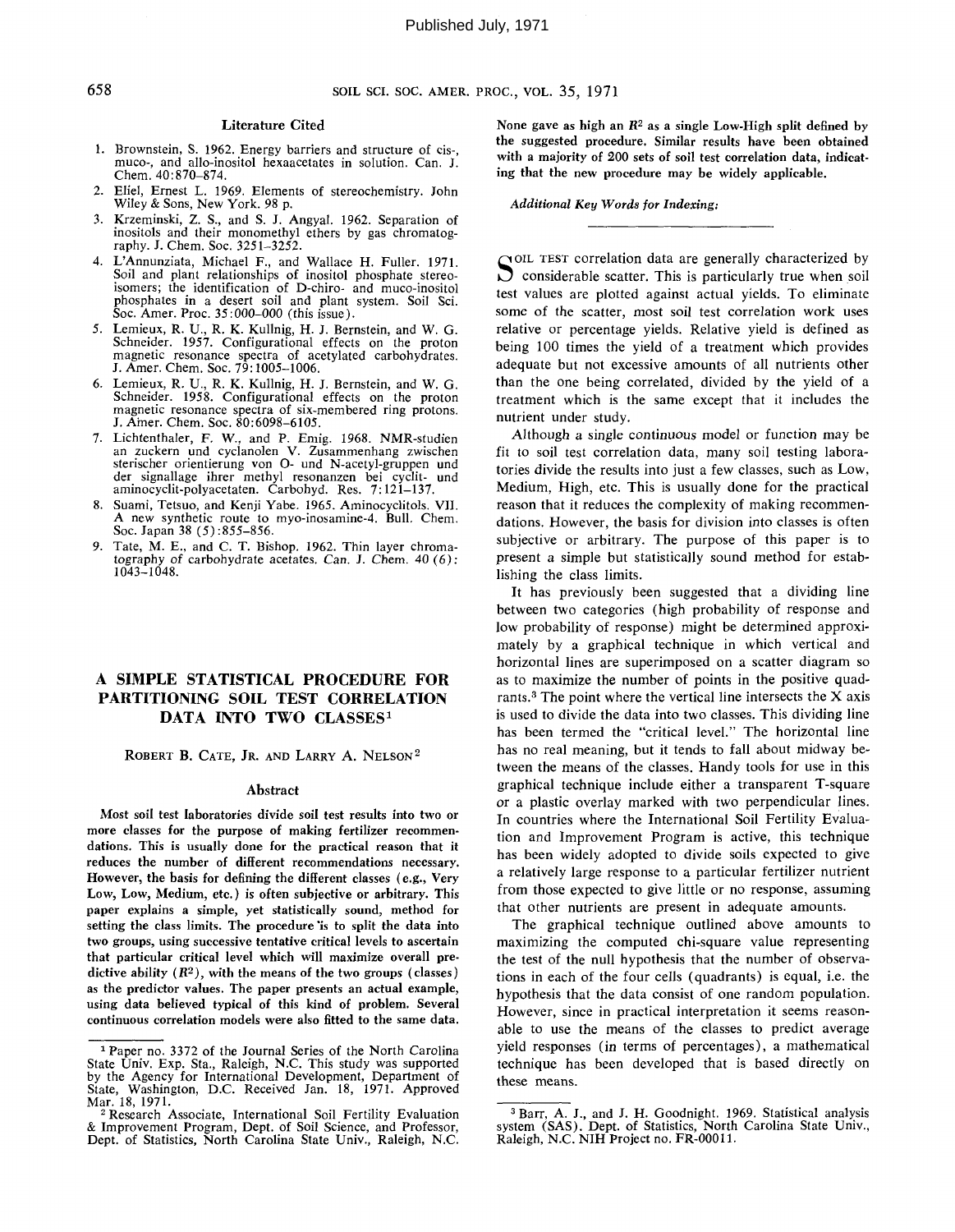The new technique consists of the following steps:

1) The data are ordered in an array based upon rankings of the  $X$  values i.e., soil test values. The  $(X, Y)$  pairs are maintained in this order throughout the analyses.

2) Starting with the X value that will place two or more points to the left of a vertical dividing line, one then calculates the corrected sums of squares of the deviations from the means of the two "populations" that result from moving to each successive X value. The sum of the two corrected sums of squares at each  $X$  level is then determined, and this pooled sum of squares is subtracted from the total corrected sum of squares of deviations from the overall mean of all Y observations. The difference between the pooled sum of squares and the total corrected sum of squares (the "between groups" sum of squares) is then expressed as a percentage of the total corrected sum of squares, or as  $R^2$ , since this difference represents the additional explanation obtained by fitting two means rather than one. It should be noted that the "between groups" sum of squares could be calculated directly by procedures commonly used in analysis of variance of one-way classification data.

3) By this simple iterative process, one obtains a series of *R<sup>2</sup>* values for divisions made at various levels of X. One picks the critical level of X as that where  $R^2$  is maximum.

In other words, using this procedure one finds the value of X which best divides the data into two populations or classes, from the point of view of prediction. The method is general in the sense that an extension of the two-mean separation procedure may be used to divide the data into more than two populations. Probably the multi-class configuration which would be most useful would be a threepopulation model with the data being classified into high, medium, and low populations. Here the datum points would be separated into three populations by shifting the tentative class limits between low and medium and between medium and high in all possible ways. The separation chosen would be that for which a maximum "amonggroups" sum of squares is obtained. Because there are two



**SOIL ANALYSIS-ppm POTASSIUM**

**Fig. 1—Critical level by constructing cells to maximize computed chi-square for the null hypothesis that the overall distribution is random. Data are on correlation between soil K and plant response.**

sets of class limits being shifted, the number of iterations required for the three-mean case would be somewhat greater than that required for the two-mean separation.

The old Cate-Nelson procedure<sup>4</sup> is illustrated in Fig. 1 and the calculations used in the new Cate-Nelson procedure are shown in Table 1. The original data for the example (Table 2) were taken from Freitas et al.<sup>5</sup>

The approach suggested here has been adapted by James Goodnight (Assistant Statistician, Dept. of Statistics, NCSU) for computer calculation using the Statistical Analysis System (SAS).<sup>3</sup> However, the technique is readily utilizable by anyone equipped with a desk calculator, or even with only a table of squares and a slide rule.

Several continuous models were also fitted to the same set of data. Equations for these models and results of the statistical analyses are shown in Table 3. It is interesting to note that none of these functions gave as high an  $R^2$  as

**Table 1—Calculations used in new** Cate-Nelson **procedure**

| Last<br>value<br>of soil<br>potas-<br>slum<br>lncluded<br>ln<br>popu-<br>lation<br>ı | Меап<br>relative<br>yield in<br>popu-<br>lation | Corrected<br>sum of<br>squares of<br>devlations<br>from<br>mean of<br>population<br>$1 (CSS-1)$ | Mean<br>relative<br>vield in<br>popu-<br>lation<br>2 | Corrected<br>sum of<br>squares<br>of devia-<br>tions<br>from mean<br>of popu-<br>lation 2<br>(CSS-2) | Postu-<br>lated<br>critical<br>level<br>(split)<br>between<br>the two<br>popu-<br>lations) | R-square<br>for<br>postulated<br>critical<br>level, i, e,<br>TCSS minus<br>sum of<br>CSS-1 and<br>$CSS-2$<br>divided by<br>TCSS |
|--------------------------------------------------------------------------------------|-------------------------------------------------|-------------------------------------------------------------------------------------------------|------------------------------------------------------|------------------------------------------------------------------------------------------------------|--------------------------------------------------------------------------------------------|---------------------------------------------------------------------------------------------------------------------------------|
| 28                                                                                   | 59.5                                            | 60.5                                                                                            | 85.5                                                 | 6,301                                                                                                | 29.0                                                                                       | 0.16                                                                                                                            |
| 30                                                                                   | 60.7                                            | 68.7                                                                                            | 86.6                                                 | 5,769                                                                                                | 30.5                                                                                       | 0.23                                                                                                                            |
| 31                                                                                   | 55.8                                            | 358.8                                                                                           | 88.9                                                 | 3,584                                                                                                | 32.5                                                                                       | 0.48                                                                                                                            |
| 34                                                                                   | 59, 6                                           | 655.2                                                                                           | 89.6                                                 | 3,380                                                                                                | 34. 5                                                                                      | 0.47                                                                                                                            |
| 35                                                                                   | 61.3                                            | 745.3                                                                                           | 90.7                                                 | 2.974                                                                                                | 37.5                                                                                       | 0, 51                                                                                                                           |
| 40                                                                                   | 61.6                                            | 747. 7                                                                                          | 92.4                                                 | 2,160                                                                                                | 42.0                                                                                       | 0.62                                                                                                                            |
| 44                                                                                   | 61.9                                            | 752.9                                                                                           | 94.1                                                 | 1,306                                                                                                | 46.0                                                                                       | 0,73                                                                                                                            |
| 49                                                                                   | 65 4                                            | 1.670.                                                                                          | 94. L                                                | 1.306                                                                                                | 52.0                                                                                       | 0.61                                                                                                                            |
| 56                                                                                   | 68.8                                            | 2,684.                                                                                          | 93.8                                                 | 1,280                                                                                                | 62.0                                                                                       | 0.48                                                                                                                            |
| 68                                                                                   | 68, 6                                           | 2,686,                                                                                          | 95, 8                                                | 507.7                                                                                                | 71.5                                                                                       | 0,58                                                                                                                            |
| 75                                                                                   | 71.5                                            | 3.769.                                                                                          | 95, 2                                                | 452.2                                                                                                | 76.0                                                                                       | 0.44                                                                                                                            |
| 77                                                                                   | 73.5                                            | 4.369.                                                                                          | 95.1                                                 | 448.9                                                                                                | 77.5                                                                                       | 0, 37                                                                                                                           |
| 78                                                                                   | 76.1                                            | 5,159,                                                                                          | 95, 6                                                | 310.2                                                                                                | 90.0                                                                                       | 0, 28                                                                                                                           |
| 102                                                                                  | 77.4                                            | 5.570.                                                                                          | 95.4                                                 | 307.9                                                                                                | 110.0                                                                                      | 0, 23                                                                                                                           |
| 118                                                                                  | 78, 6                                           | 5.970.                                                                                          | 95.0                                                 | 300.0                                                                                                | 126, 0                                                                                     | 0.18                                                                                                                            |
| 133                                                                                  | 79.6                                            | 6, 290,                                                                                         | 94. 7                                                | 295.3                                                                                                | 144, 5                                                                                     | 0.13'                                                                                                                           |

Totals:  $N = 24$ ; Mean relative yield = 83.4; Total corrected sum of squares = 7,606 (TCSS).

Table 2-Percentage yield and soil test data employed in the study. For more information, see Freitas et al.<sup>5</sup>

| Percentage yleid | Soll test K, ppm |  |
|------------------|------------------|--|
| 53.5             | 26               |  |
| 64.8             | 28               |  |
| 63.0             | 30               |  |
| 40.8             | 31               |  |
| 79.5             | 34               |  |
| 70.3             | 35               |  |
| 63.0             | 40               |  |
| 64.0             | 44               |  |
| 94.0             | 49               |  |
| 99.0             | 56               |  |
| 66.5             | 68               |  |
| 103.0            | 75               |  |
| 97.3             | 77               |  |
| 85, 3            | 78               |  |
| 101, 3           | 78               |  |
| 97.0             | 102              |  |
| 96.8             | 118              |  |
| 98.0             | 118              |  |
| 85, 8            | 131              |  |
| 92.3             | 133              |  |
| 96,8             | 133              |  |
| 88.3             | 152              |  |
| 106, 8           | 193              |  |
| 97.5             | 211              |  |

4 Gate, R. B., Jr., and L. A. Nelson. 1965. A rapid method for correlation of soil test analyses with plant response data. Int. Soil Testing Series Tech. Bull. no. 1. *6* Freitas, L. M. M. de, A. C. McClung, and F. Pimentel

Gomes. May 1966. Determination of Potassium Deficient Areas for Cotton. Potash Review.